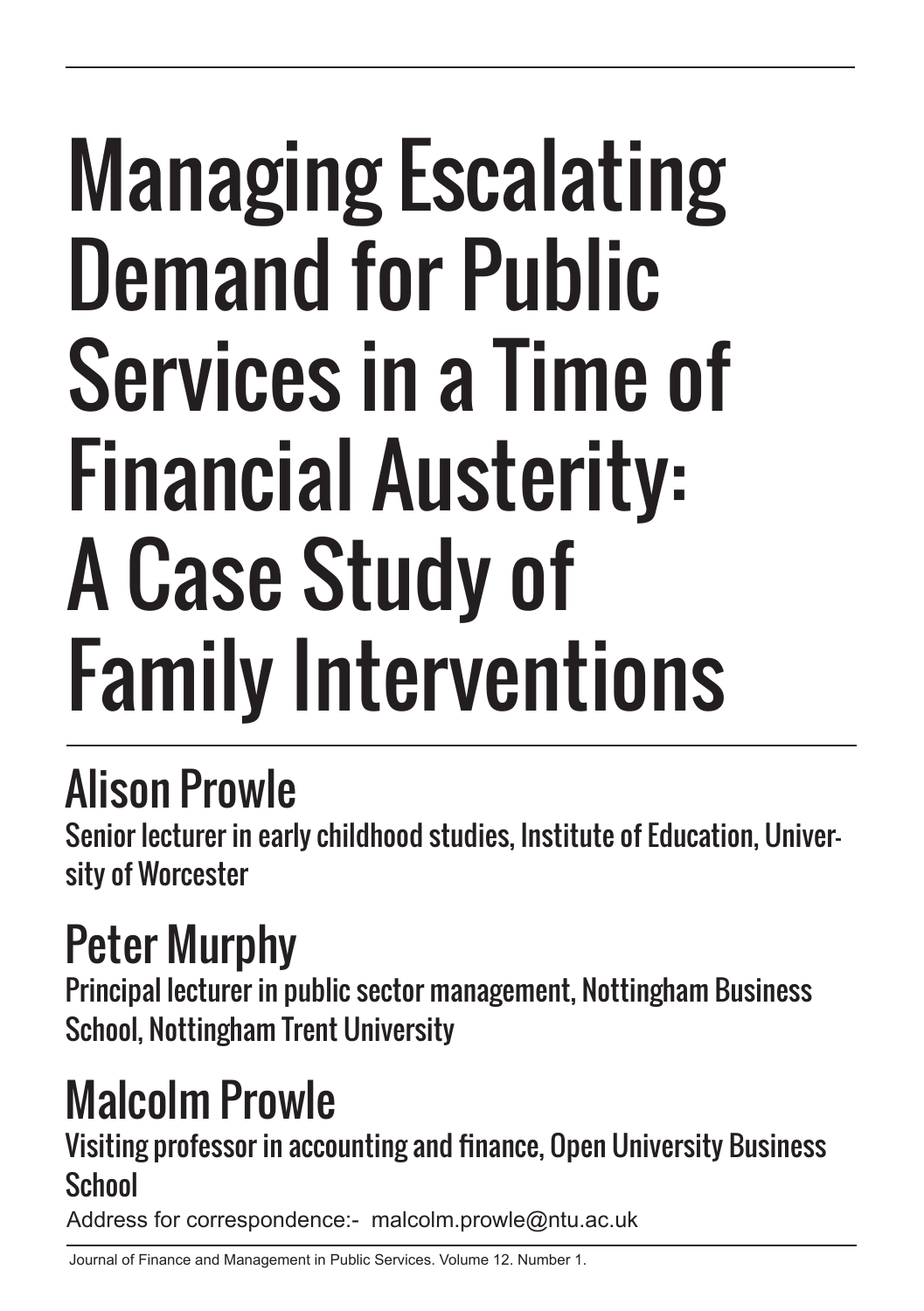## **Abstract**

The UK (along with many other countries) is facing the challenges of financial austerity with little or no growth in public funding for the forseeable future. This creates particular challenges for public services as economic downturns often increase the demand for public services at a time when resources are constrained.

A particular servive of this type is the provision of support to "troubled" families through what are termed family interventions, in one local authority area, and the impact of financial austerity on those services. It considers the strategic options available for dealing with the dilemma of increasing demand and declining resources, and assesses the implications of implementing these options. It also considers the key factors which inhibit the development and implementation of such approaches, in order to provide a starting point for developing a practical strategy for dealing with the challenges ahead.

Finally, it considers how the findings related to family interventions can be applied to other services in a similar situation of increasing demand and decreasing resources.

### **Introduction**

The links between the economic performance of a country and its public services are well known. During an economic downturn or recession the demand for certain public services (or direct public expenditure in the form of benefits payments) tends to increase while the funds available to finance public services are often constrained because of lower governmental revenues. Conversely, during a time of economic growth, the demand for services may be lower while the funds available are higher because of buoyant government receipts.

Currently, the UK (and many other countries) is in an era often described by the use of the term "austerity". Serious questions are being asked about the future of public services in this era of austerity which seems likely to last for many years. For those services where an economic downturn is likely to push up demand, there are special problems of dealing with this increased demand at a time when financial resources for services are reducing.

One such service is that of family interventions which are concerned with providing interventions and support to individuals within families experiencing difficulties in their domestic, social or economic life. As will be seen later in the paper this is a public service where economic downturn has significant implications. In essence the social and economic impacts of an economic downturn substantially force up the need and demand for such services while the pressures on the public finances mean that little or no additional funding is available. Thus, to some degree, it may provide lessons for other public services facing a similar dilemma.

The paper is structured as follows:-

Description of the research The nature of family interventions The impact of financial austerity on public services and family interventions The strategic options for family interventions The implications of pursuing the strategic options **Conclusions**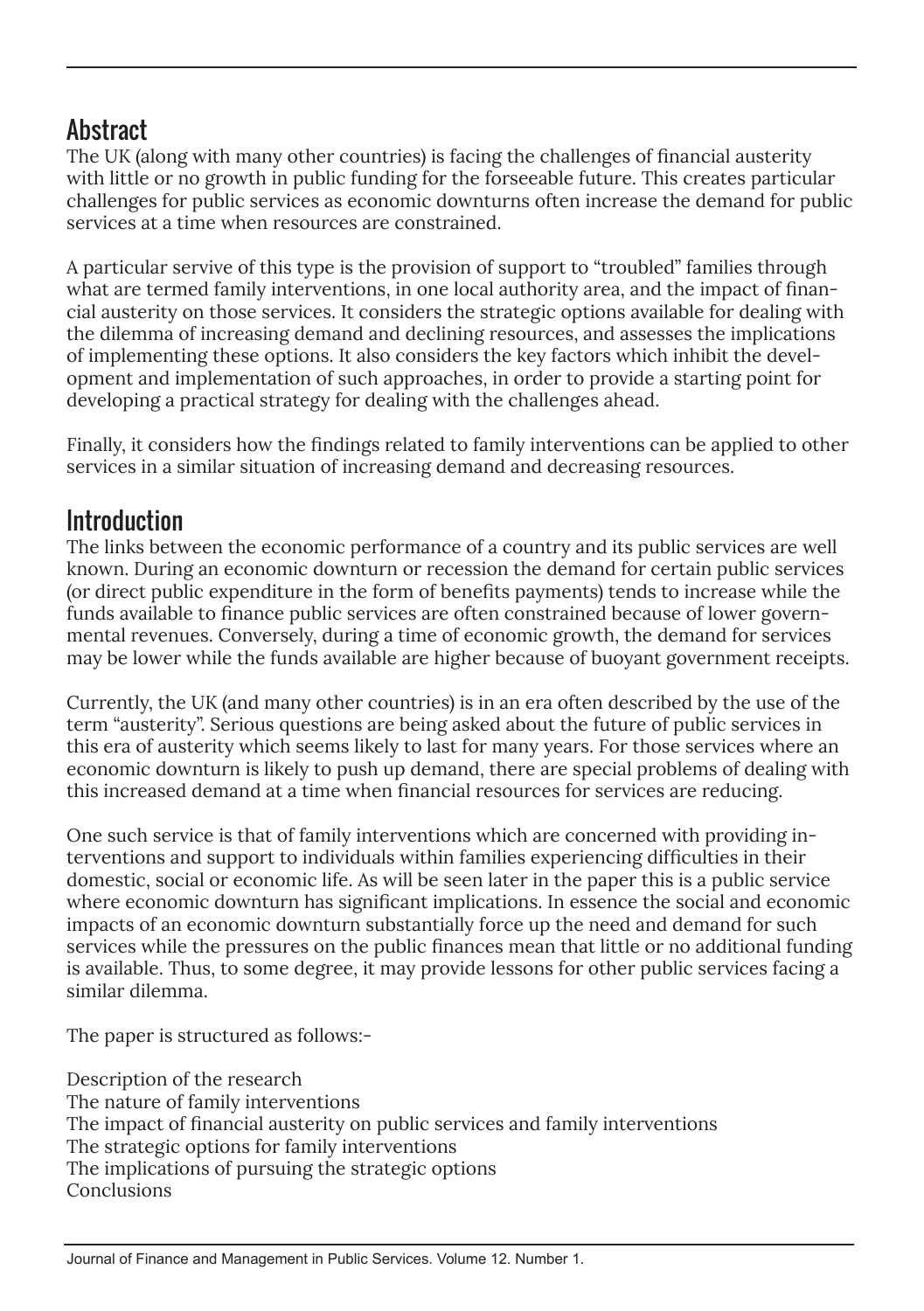### Description of the research

This paper is derived from research undertaken in a Welsh local authority area concerning family intervention services commissioned by a multi-agency Children and Young People's Partnership. The area is one of the most socially and economically deprived areas in Wales with high levels of intergenerational unemployment and poverty.

The main thrust of the research concerned the effectiveness and efficiency of family intervention services in the borough and the research involved a detailed literature review coupled with the following primary research:

A questionnaire survey of strategic managers, operational managers and front-line key workers. Response rates of over 80% were obtained

Focus groups with front-line key workers, operational managers and strategic managers. Semi-structured interviews with partnership strategic managers and a semi-structured interview with a Welsh Government official.

The questionnaire was designed to collect both quantitative and qualitative data and the returns received were fully representative of all of the key partnership agencies across: health, education, social services, police, youth offending, and the third sector.

From the primary research data, the strong emphasis placed by respondents on the issue of increasing need and diminishing resources, and the associated evidence collected, suggested this paper draw this out as a specific research issue. This paper therefore addresses the following main themes:-

The impact of financial austerity on the provision of family interventions

The way in which the imbalance in service demand and resources available can, and are, being mitigated

The implications for implementation of the options identified

The barriers to successful implementation

### The nature of family interventions

Family interventions is the term used to describe a wide range of multi-agency services delivered to what the Department of Communities and Local Government (DCLG) refers to as "troubled" families. There are four issues concerning family interventions to mention at the outset:

Firstly, the question of how best to cope with the country's families with the most multiple/complex needs has become one of the more urgent and important issues facing public policy today. In the past such families have variously been described as "vulnerable" (Mckeown 2000) "dysfunctional" (Kaslow1996, Neuharth 1998, Farmer 1989), chaotic (Brown 2009), priority (MoENZ 2010) or "troubled" (Cameron 2011, DCLG 2011). However, for the purposes of this paper the term "troubled families" has been used, since, despite its pejorative associations it has been adopted by the UK government in establishing the 'Troubled Families' unit within the DCLG.

Secondly, there is a widespread recognition that the issues associated with troubled families have significant impacts at individual, family, community and wider societal levels. At individual and family level, this often equates to poor education, health and employment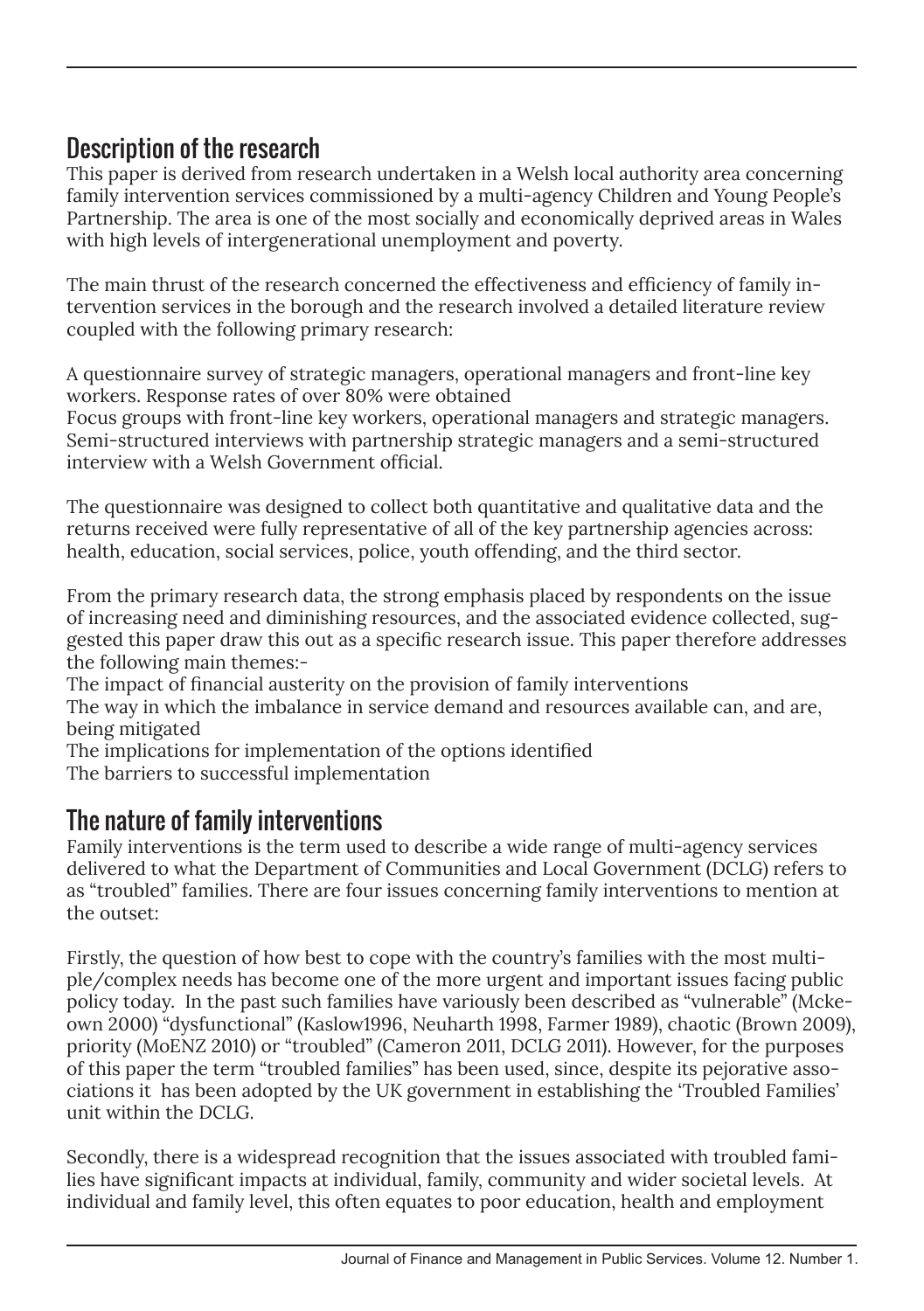outcomes. At community level, the impacts include low aspiration, limited social opportunities for individuals, antisocial behaviour impacts and indirect social and economic costs for local communities. Some studies have attempted to quantify the economic cost to society of troubled families, by including the costs of welfare benefits, the costs of service provision and the loss of financial contributions. In all cases the costs involved can only be described as enormous. Recent Government figures for England (Cabinet Office 2010) suggest that troubled families cost the tax payer an estimated £9 billion per year, equivalent to £75,000 per troubled family. This is the amount spent on protecting the children in these families and responding to the crime and anti-social behaviour they perpetrate. The costs are exemplified by the fact that children who live in troubled families are 36 times more likely to be excluded from school and six times more likely to have been in care or to have had contact with the police, than the average child.

Thirdly, whilst there is a strong consensus concerning the importance and urgency of the issues surrounding troubled families, there is far less consensus regarding the fundamental causes of the troubled family phenomenon (Cabinet Office 2010; Centre for Social Justice, 2011; Conger et al 2000). There is however an emerging body of evidence to support the idea that socio-economic factors play a large role within this complex causality (McLloyd 1998), although there is little clarity or consensus as to how such families should be dealt with, what constitutes the best models for intervention to support these families, and what is needed for effective implementation of these interventions.

Finally, the academic literature on this area is in its infancy. Previous approaches have focused on intervention to support the child (Limbrick 2007), intervention to support parenting (e.g. Spitzer et al, 1991) or area based initiatives to tackle specific social and economic issues such as neighbourhood policing, health action zones or 'Total Place'. There is however, an emerging recognition of the value of multi-faceted, multi-method, 'whole family' interventions for breaking negative cycles linked to troubled families. These family interventions require multi-agency delivery, and are often based on a 'Team around the Family' model (Welsh Government 2010). However, the initial research for this project demonstrated that there is a widespread confusion at both national and local level about the fundamental purpose of family intervention, the objectives of family intervention and the pitch and reach of current family intervention programmes (Prowle 2012).

#### The impact of financial austerity on public services and family interventions

Between 2008-09 the UK economy went through one of the longest and deepest economic recessions in its history. The UK came out of recession in the third quarter of 2009 but since that time economic growth has been weak and is nowhere near pre-recessionary levels of growth. Moreover most forecasts suggest that it could be many years until the UK economy manages to return to reasonable levels of sustained economic growth.

The coalition government in the UK came to power in May 2010 with the main policy aim of eliminating the structural budget deficit in four years and slowing the growth in public debt. This was to be done by a combination of raising revenue and reducing public spending. Consequently the Comprehensive Spending Review of November 2010 outlined the scale of the reductions in public spending which were deemed necessary to achieve the deficit reduction target. The government's public expenditure policies have involved reductions in welfare benefits and average reductions across government departments of 25% over the four year period. However, it has become clear since that time that this scale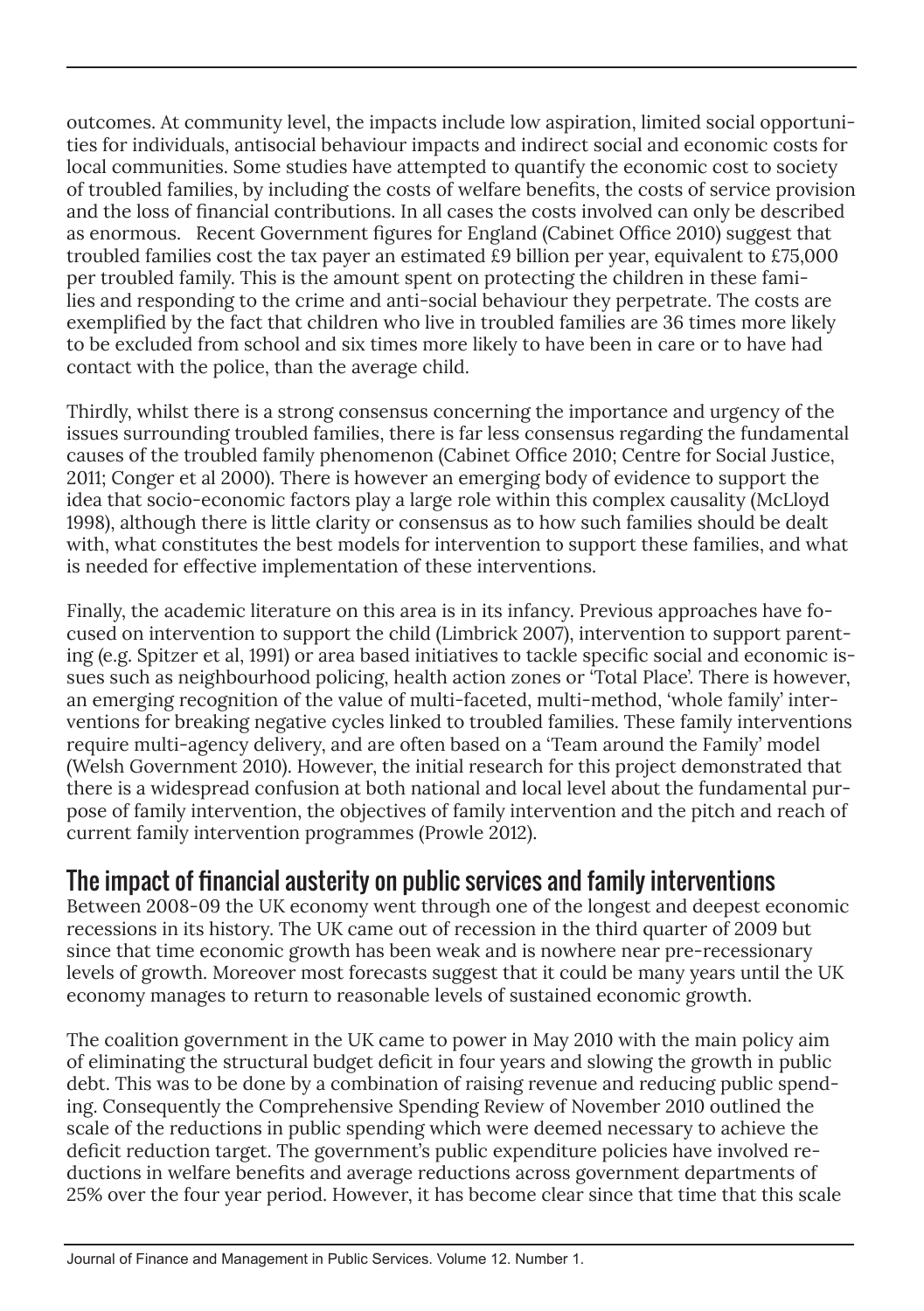of deficit reduction will not be achieved, partly as a consequence of the failure to achieve significant economic growth, and so cuts in public funding are now planned to continue for a further two years. Nor is it clear when this period of financial austerity may end. Cabinet Secretary Sir Jeremy Hayward has suggested that the public services are only 25% through a programme of reductions which could last up to ten years in duration before the target is achieved (BBC 2012) while Prime Minister David Cameron has said that austerity could continue until 2020 (The Telegraph 2012).

This is uncharted territory for UK public services. We have already noted that in times of past recessions, public service managers had to deal with an increasing demand for services at a time when there was little or no growth in funding. However, this was for a finite period of years pending a return to economic growth. In the present circumstances, they are likely to have to deal with growth in service demands at a time when the level of resources is contracting and may continue to contract for the foreseeable future. This is the precise meaning of austerity and it implies huge challenges for public services. In time it may be that this situation might be seen as a "watershed in our social and economic history" and the delivery of our public services (Prowle 2009).

When we considered family interventions in South Wales, the research identified that a central issue in the borough, which dominated the minds of managers and practitioners, was a huge and growing mismatch between the need and/or demand for family intervention (which is still rising) and the availability of resources for such interventions (which is becoming increasingly curtailed). When asked what they saw as the main barriers preventing the delivery of effective family interventions the three groups of respondents provided the responses shown in table 1.

|                                                                     | High levels of need<br><b>Inadequate funding</b>                    |                                                                     |
|---------------------------------------------------------------------|---------------------------------------------------------------------|---------------------------------------------------------------------|
|                                                                     | % of respondents who<br>classified in top 3 (out of 10)<br>barriers | % of respondents who<br>classified in top 3 (out of<br>10) barriers |
| <b>Strategic Managers</b>                                           | 94<br>44                                                            |                                                                     |
| <b>Operational Managers</b><br>85<br><b>Frontline workers</b><br>89 |                                                                     | 85                                                                  |
|                                                                     |                                                                     | 63                                                                  |

#### **Table 1: Barriers to delivering effective family interventions**

The dominant view of all groups was, overwhelmingly, that, the main barriers concerned high levels of need and inadequate funding and capacity. One manager described it; "It's the sheer enormity of the problem. Troubled families don't have different problems in this area compared to other areas; it's just that we have so many of those families that is the issue."

The predominant view among all groups of respondents was also that the solution to this lies in additional resourcing either from new funding or reallocating funding from other services. However in current economic circumstances there is unlikely to be any significant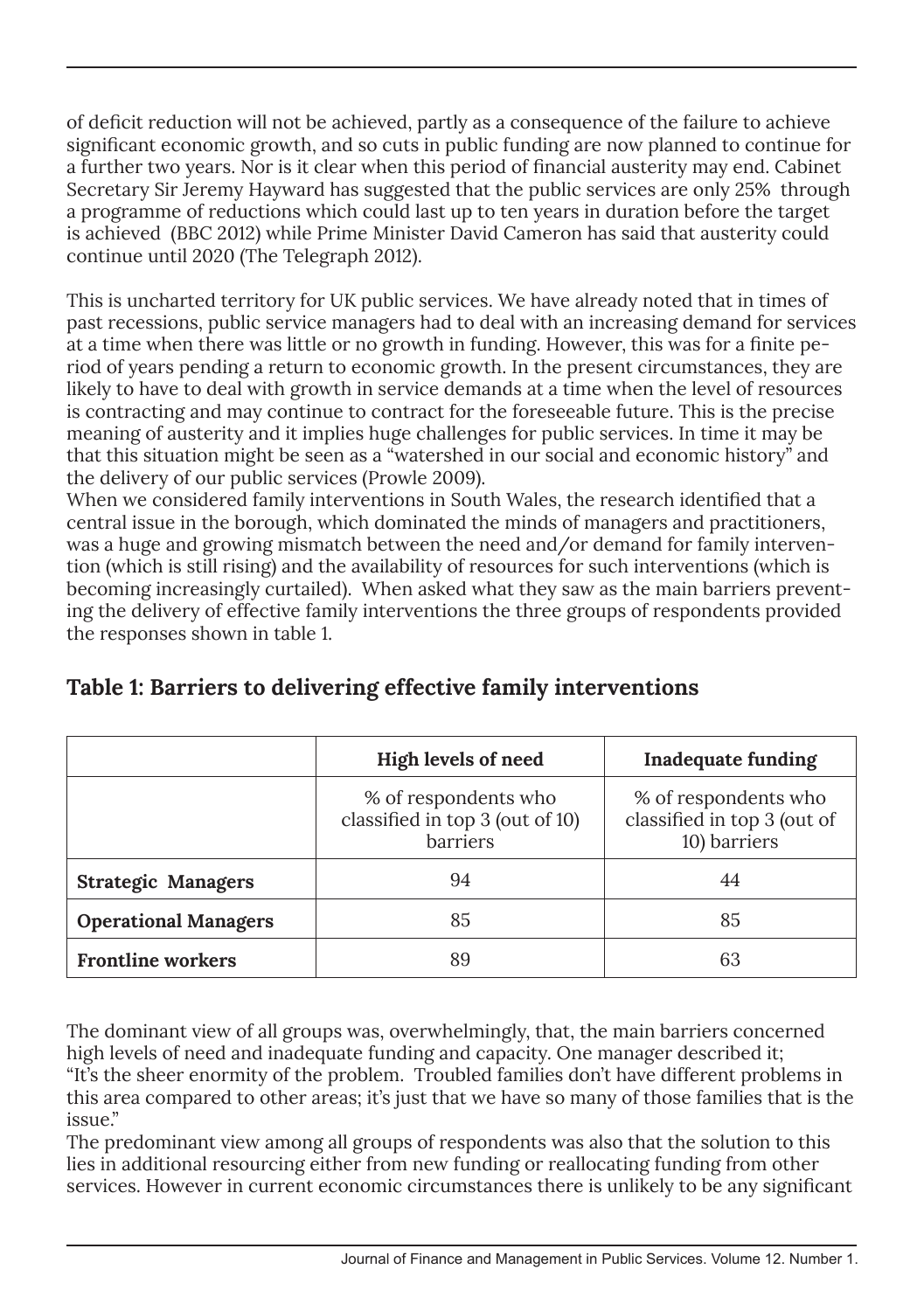new funding or resources re-allocated and therefore other solutions needed to be urgently considered and developed. This phenomenon presents significant managerial challenges in the years ahead and is discussed below.

In addition to the need for services already in place, there was a strong expectation that existing high levels of need were increasing and would continue to increase as a consequence of unemployment and other adverse economic trends in the area. Local statistics show a significant increase in referrals to children's social care, rising numbers of looked after children and an increase in families subject to a Common Assessment Framework assessment (CAF) and Team Around the Family interventions (TAF). One recent study highlighted that one in five children within the borough live in severe poverty - defined as households earning less than 50 per cent of the average wage (Save the Children, 2011). The borough is therefore starting from a relatively challenging position, which is projected to get worse. Moreover, a number of local studies, notably the Wavehill Report (Wavehill 2011) have suggested that levels of need within the area are likely to increase further, when the local impacts of welfare reform are fully realised. This has been described as a veritable "tsunami of need" (Fothergill and Beatty 2010).

When considering resources, the UK public sector is facing an extended period of financial austerity as a consequence of the economic and public finance situation of the country and this also applies to Wales. The 2011-12 revenue support grant settlement for local government left Welsh local authorities with an average reduction in grant of -1.4 per cent, ranging from a rise of 0.1% in Cardiff to a 'floor' of -1.7 per cent in most other Welsh local authorities. The 2012-13 settlement resulted in a further -0.9% grant reduction for the borough. As these figures are shown in cash terms the real reductions in grant are obviously larger.

These resource trends pose significant challenges for public sector agencies and tough managerial and political choices. The research suggested that for some agencies, diminishing resources are resulting in a strategic retreat from wider partnership priorities to focus on 'the core business'. For other agencies it has resulted in a prioritisation of high end need, which limits capacity to participate in the early preventative approaches, which have the potential to drive down need and demand in the longer term (Prowle 2012).

The research highlighted a tension between growing need and limited resources, a tension which is likely to grow as a consequence of economic and public finance challenges in Wales and the UK as a whole. A clear concern in the interviews and focus groups, was that there was still no common and in-depth understanding of the nature and magnitude of the funding challenge and there was a surprisingly widespread belief that "things will get better next year" (Prowle 2012). However, as already noted, all the available evidence suggests that the current austerity is not a transient situation, but one that will challenge the public sector for many years to come (HM Treasury 2011, Latham and Prowle 2012).

In the absence of any growth in funding, managers and operational staff must address the issues of growing needs in other ways (with implications for a range of issues such as working methods and attitudes, organisational cultures etc.) and this is considered below.

#### Strategic options for family interventions

The key issue in this research was the identification and development of a framework for considering and evaluating a possible range of strategic approaches for dealing with the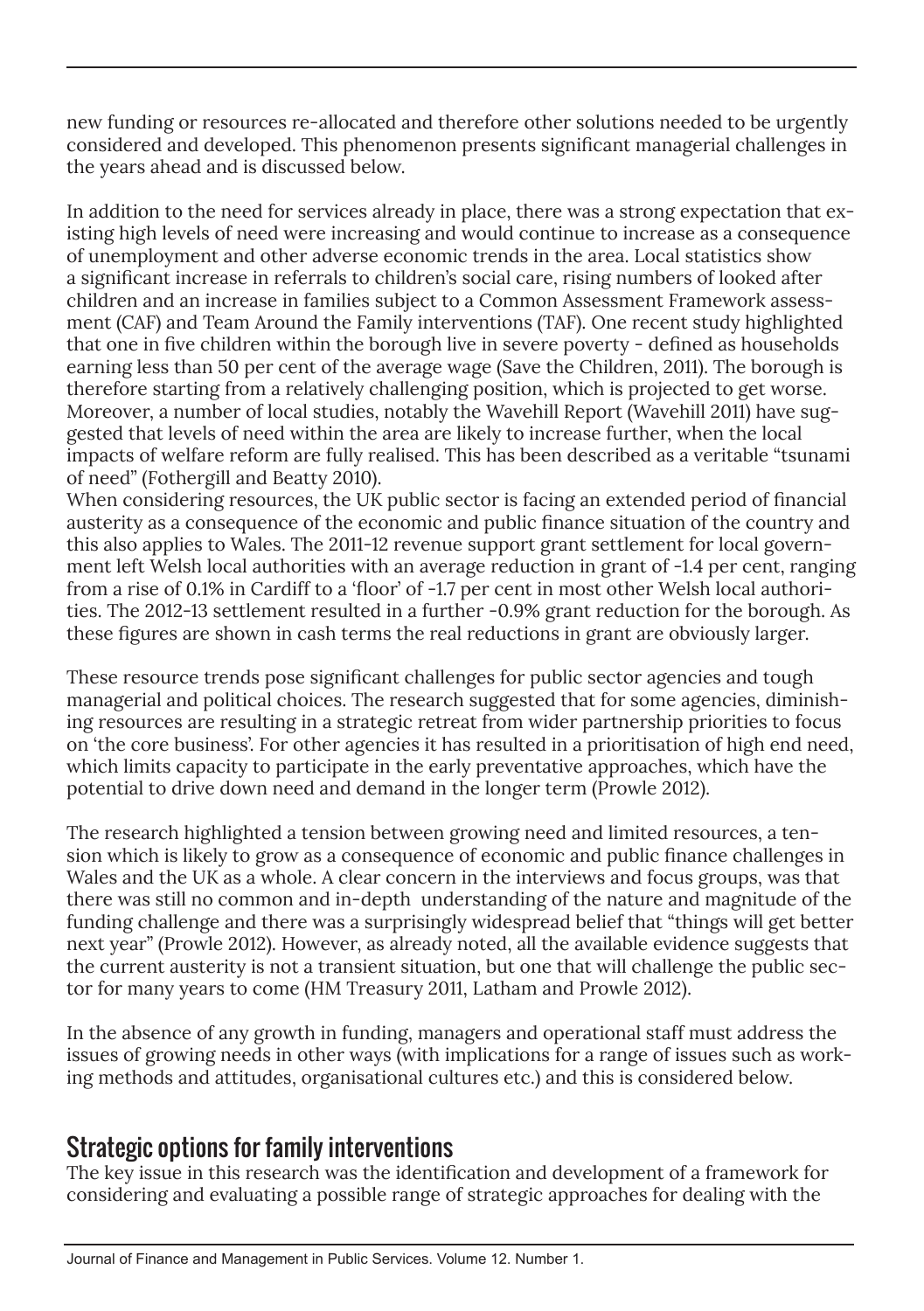problem of managing increasing demands at a time of declining resources. A survey of the literature found some interesting commentaries on specific themes but no overall frameworks. For example, some authors (Dunleavy et al 2011) write, in general terms, about the use of innovation in dealing with austerity while Hastings et al (2012) is, largely, a descriptive study of what actions some local authorities have undertaken in relation to cuts in funding. Other publications such as Tickell (2012) while providing some brief and interesting insights on the challenges faced by agencies are somewhat lacking in structure and research evidence.

What is needed, therefore, is an evidenced-based framework by means of which organisations and managers can consider their strategic responses to the pressures of increasing demands and reducing resources in a systematic manner. Analysis of the findings of the interviews, questionnaires and focus groups were supplemented with informal discussions with senior managers involved with family interventions to identify ways forward. This process highlighted a significant number of potential approaches for addressing the problem. The options were neither mutually exclusive nor co-terminus as some clearly overlapped and/or had interdependencies. However, further consideration of these various options indicated that they could be classified into three main groups which are shown in Figure 1.



**Figure 1 - Strategic Options** 

In the sections below, we provide a description of the key aspects of each of the strategic approaches being proposed. Each approach will combine a series of different themes which will vary greatly in detail. However, they will also contain common aspects which need consideration. In practice, public authorities will probably have to compare the various aspects of these strategic approaches alongside one another and draw conclusions about the relative merits of each in terms of such matters as effectiveness, efficiency and ease of implementation. Consequently, in a subsequent section we will move on to consider the tasks of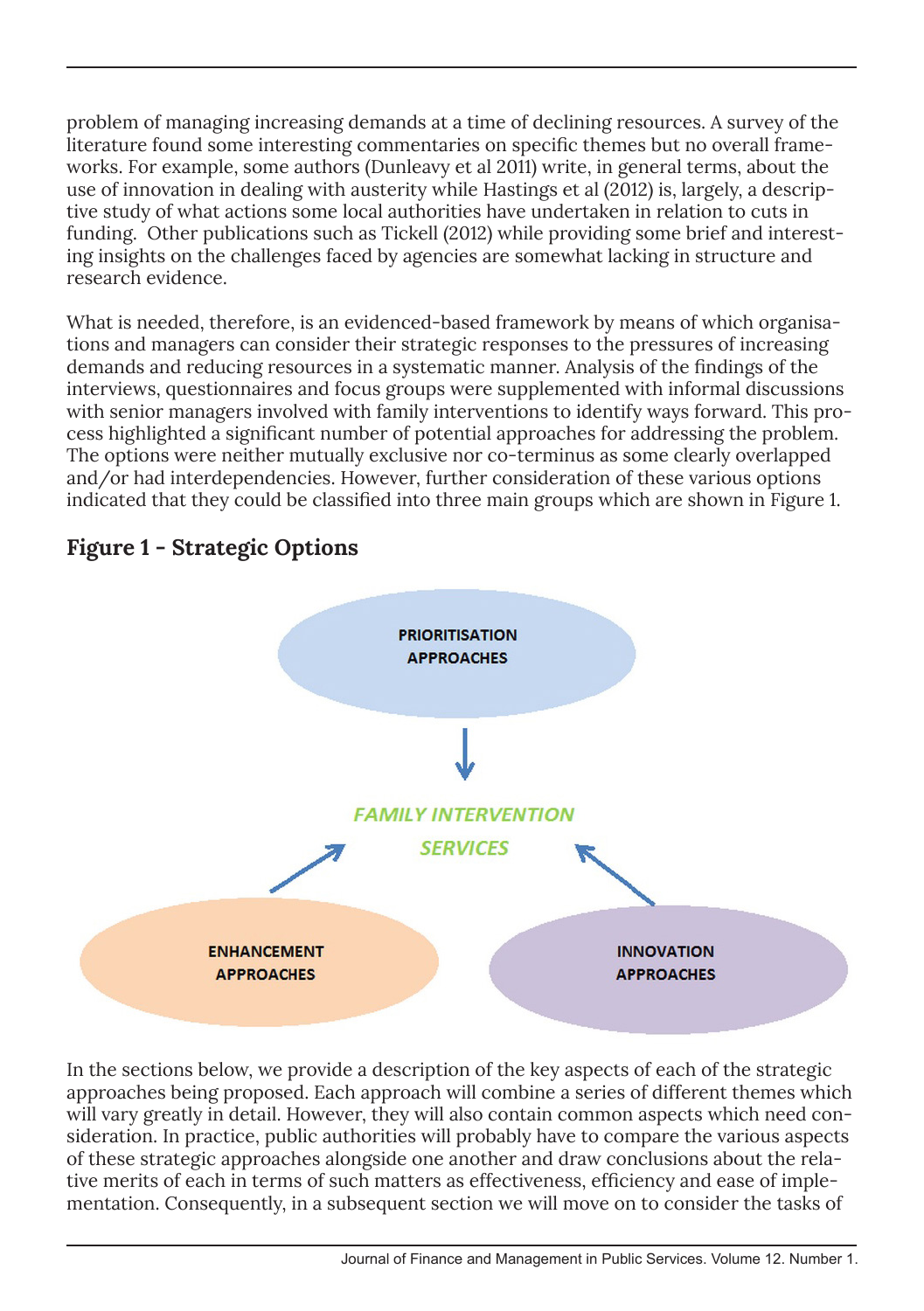implementation of these strategic approaches including the timescales for implementation, resource implications, managerial requirements and potential barriers to implementation. In doing this we have drawn on the empirical findings from the research in the case study area.

#### Prioritisation Approaches

Traditionally in public services, various systems of prioritisation (sometimes referred to pejoratively as rationing) have been used to match need for public services with resources available. For example, in the UK NHS there is a huge debate and literature concerning the various aspects of prioritising health care activities (Williams 1998). However, traditionally much of the debate about prioritisation of health and other public service activities has usually been undertaken against a backdrop of growth in welfare spending (Prowle 2009) but this is not the situation currently faced where the debate must take place against a backdrop of public expenditure reductions.

Within a context of high need and/or demand for services and shrinking resources, one approach to managing this tension in family interventions would involve having robust processes for prioritisation. In the context of family interventions, the term prioritisation refers to the decision making process by which managers decide which families to work with, and for how long, in order to best utilise the resource available and deliver the optimal outcomes.

Many practitioners would argue that families with the greatest need should be prioritised first but the research indicated that for many of the families with very high need, the likelihood of successful intervention is limited. During the interviews and focus groups, a number of keyworkers emphasised that they were spending a lot of time attempting to engage families with complex needs who were not really signed up to the intervention process (Prowle 2012). Therefore, in order to maximise the potential outcomes for families, there was a broad acceptance that high levels of need should be balanced against the likelihood of success when considering client priorities.

Determining the likelihood of success has been equated to assessing a family's "readiness to change". This concept is well understood and embedded within public health practitioners, but has rarely been used within the area of family intervention. The "Stages of Change" model provides a framework for understanding behaviour change and describes five stages of readiness: pre-contemplation; contemplation; preparation; action; and maintenance. (Prochaska and DiClemente and 1982).

Hence, in order to identify where intervention is likely to have the greatest impact, a tool for measuring the level of need balanced with readiness to change would need to be developed and implemented. This could then help practitioners identify those families who are likely to benefit most from family intervention. The primary research initially showed strong support from practitioners and managers for the current assessment tool but subsequent interviews and focus groups showed that the current tool measures only need and does not give any indication of a family's readiness for change.

This approach, however, is not without difficulties and there are a number of ethical, political and practical issues that would need to be addressed. Adopting such a process for prioritisation is likely to entail withholding support from some families who are deemed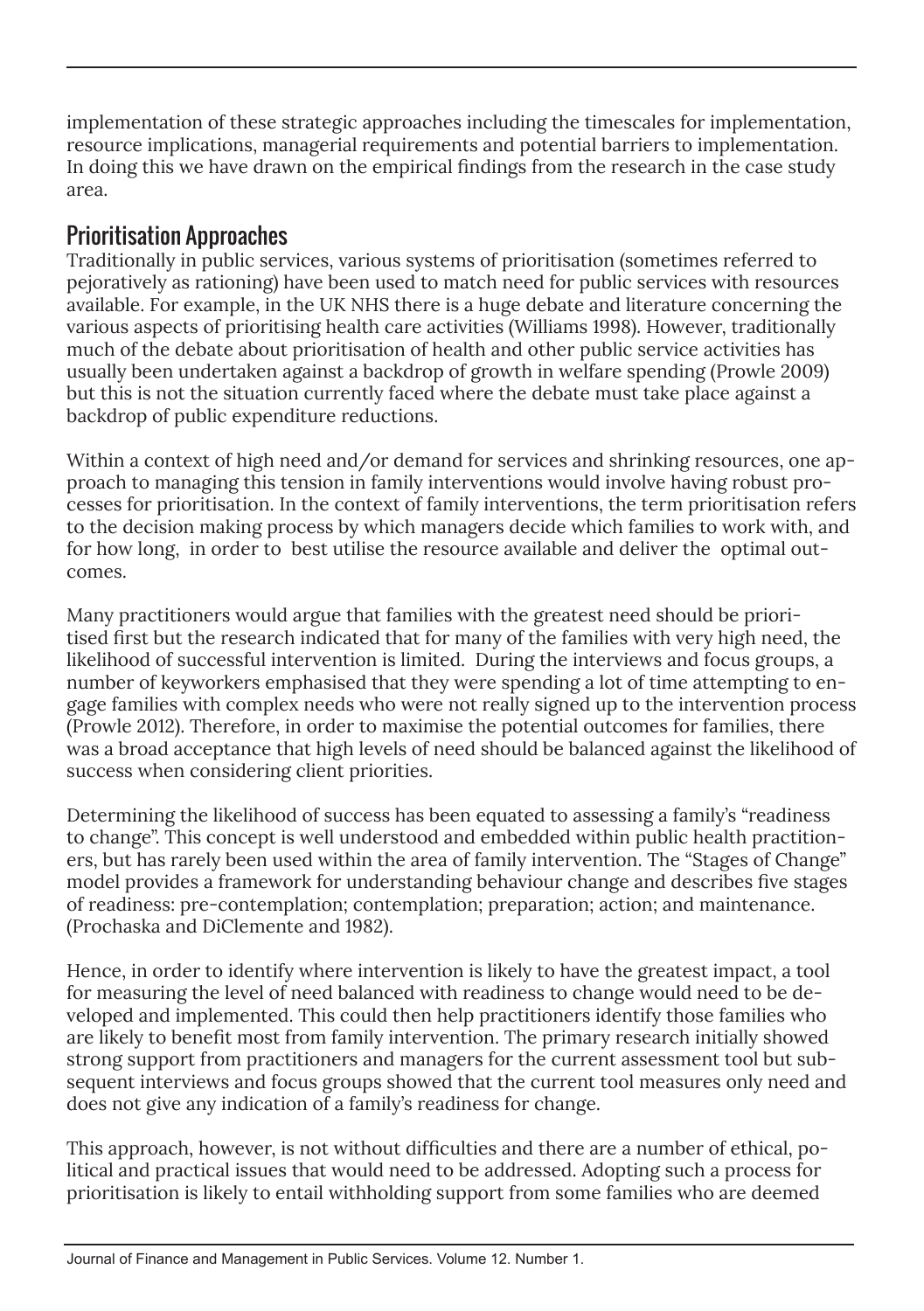to have high levels of need, but are also deemed to be "unready" for change. It may not seem politically or ethically acceptable to just "do nothing" and it could be that some form of lower level of support might have to be developed and provided to those families as a means of increasing their potential level of engagement. Thus, linked to the development of an assessment tool might also be the development of a range of approaches designed to facilitate increased engagement and reciprocity among caseworkers and potential clients.

#### Enhancement Approaches

The second set of approaches basically involve continuing to use existing models and methods to deliver family services but enhancing them to make them more economic, effective and efficient. Applying value-for-money through economy, efficiency and effectiveness is complex and wide-ranging (Audit Commission, undated), but some examples of potential improvements in relation to family interventions were identified by the research.

#### Economy

This concerns the costs of obtaining resource inputs such as staff time, consumables, and accommodation etc. for the delivery of public services (Audit Commission, undated). The delivery of family intervention services involves entering into contracts with a number of external agencies (private or third sector) for the delivery of specialised services. The research indicated that there were significant weaknesses in existing procurement, tendering, evaluation and contracting arrangements and there was potential scope for improved economy in this area through the introduction of better approaches. Further discussions suggested that the reasons these issues had not been addressed were a combination of lack of leadership and a failure to understand the difference between a service commissioning arrangement and direct grant funding. These issues will be mentioned again later.

#### **Efficiency**

Efficiency concerns the ratio between service inputs and outputs with a higher ratio of outputs to inputs indicating greater efficiency (Audit Commission, undated). The areas identified in the research where improved efficiency could be achieved included the following:

- **Staff productivity** improvements in staff productivity in local government can be obtained by a variety of means including: improved sickness absence management, more flexible working, work remodelling, and process re-design (DGLC 2006). Thus these approaches require practitioners to do more within existing resources and are applicable in family interventions. Specific examples identified from this research included more flexible working, increasing caseloads, undertaking more remote working, improved use of IT, reduced sickness, absence etc. Further significant productivity improvements could also be obtained from simplifying existing processes which were overly complex and time consuming. The primary research showed that 53% of front line key workers identified over-elaborate processes as one of the top three barriers to improving productivity.
- **• Reducing fixed costs** during the research, various suggestions were made as to how the level of fixed costs attributable to family services could be reduced. A particular example often mentioned by respondents concerned the use of buildings and, in particular, the co-location of staff within a multi-agency base. This was highly popular with keyworkers and could release resources to be reinvested.
- **Information management and sharing** better information management and better sharing of information is often identified as being an important means of improving organisational efficiency and effectiveness. However, the research did not suggest a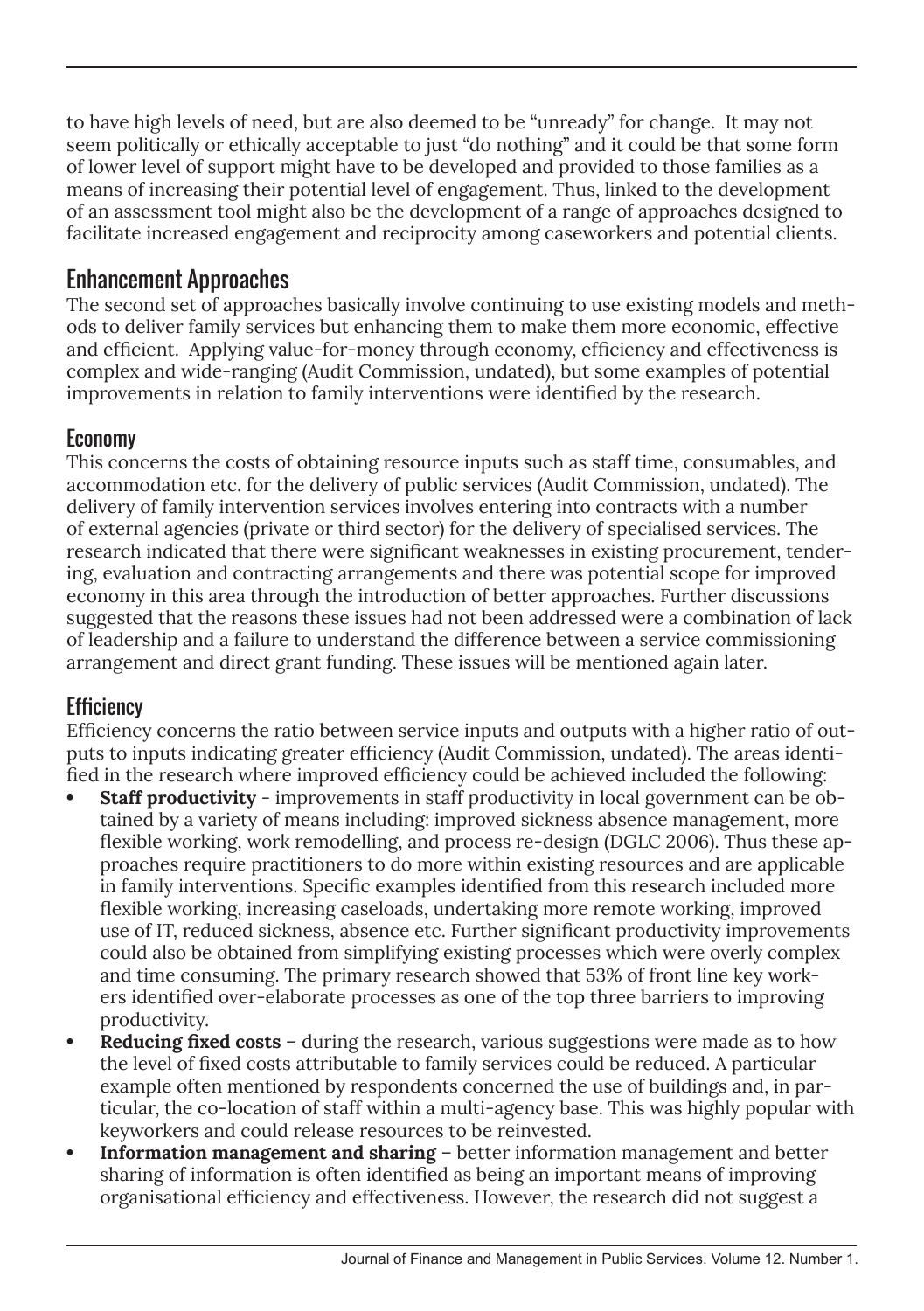high degree of priority was attached to this by respondents. When asked to prioritise a range of implementation issues on a scale from 1-16 (where 1 is the highest priority and 16 the lowest) the respective scores for strategic managers, operational managers and keyworkers were respectively: 8.7, 9.4 and 6.0. Discussions with respondents suggested that these relatively low scores were probably due to a lack of awareness about how such shared information might be used and what the potential benefits were.

#### **Effectiveness**

Effectiveness is a measure of the impact that has been achieved by the programme in terms of its final outcomes (Audit Commission, undated). Thus it links together the outputs and outcomes of the programme. The research identified a number of hallmarks or factors deemed necessary for effective family intervention and the extent to which these hallmarks were applied in the case study area (Prowle 2012). These are self-explanatory and are summarised in Table 2 below.

#### **Table 2: Hallmarks of Effective Family Interventions**

| Design                            | Implementation                              |
|-----------------------------------|---------------------------------------------|
| Early identification              | Accessibility<br>٠                          |
| Evidence based interventions      | Highly skilled and supported                |
| Focus on family empowerment       | workforce                                   |
| Individual family support plans   | Information sharing                         |
| Effective methods to engage "hard | Good leadership and management<br>$\bullet$ |
| to reach" families                | Good links to specialist services<br>٠      |
| Key worker approach               | Good links to universal services<br>٠       |
| Effective Family Assessment Tool  | Flexible budgets                            |
| Multi-agency team around the      |                                             |
| family approach                   |                                             |

However, the research also highlighted a number of issues or concerns about these hallmarks and/or their application to the borough, including the following:

- There were strong overlaps and interdependencies between some of the hallmarks and to be effective some of the hallmarks needed to be implemented simultaneously and holistically and not individually as was the case in South Wales and probably many other areas.
- There were several hallmarks where, there was general agreement regarding their importance within the literature but some were not highly prioritised by either local managers or key workers. One particular example of this was service accessibility.
- There was a lack of priority in the case study area given to the critical aspect of leadership with few respondents identifying lack of leadership as a significant barrier to improvement.

#### Innovation Approaches

Successful innovation in public services includes the creation and implementation of new processes, products, services and methods of delivery which result in significant improvements in outcomes efficiency, effectiveness or quality" (Mulgan and Albury 2003). There are various approaches to this. Research by Berry and Taggart (2007) suggests that technology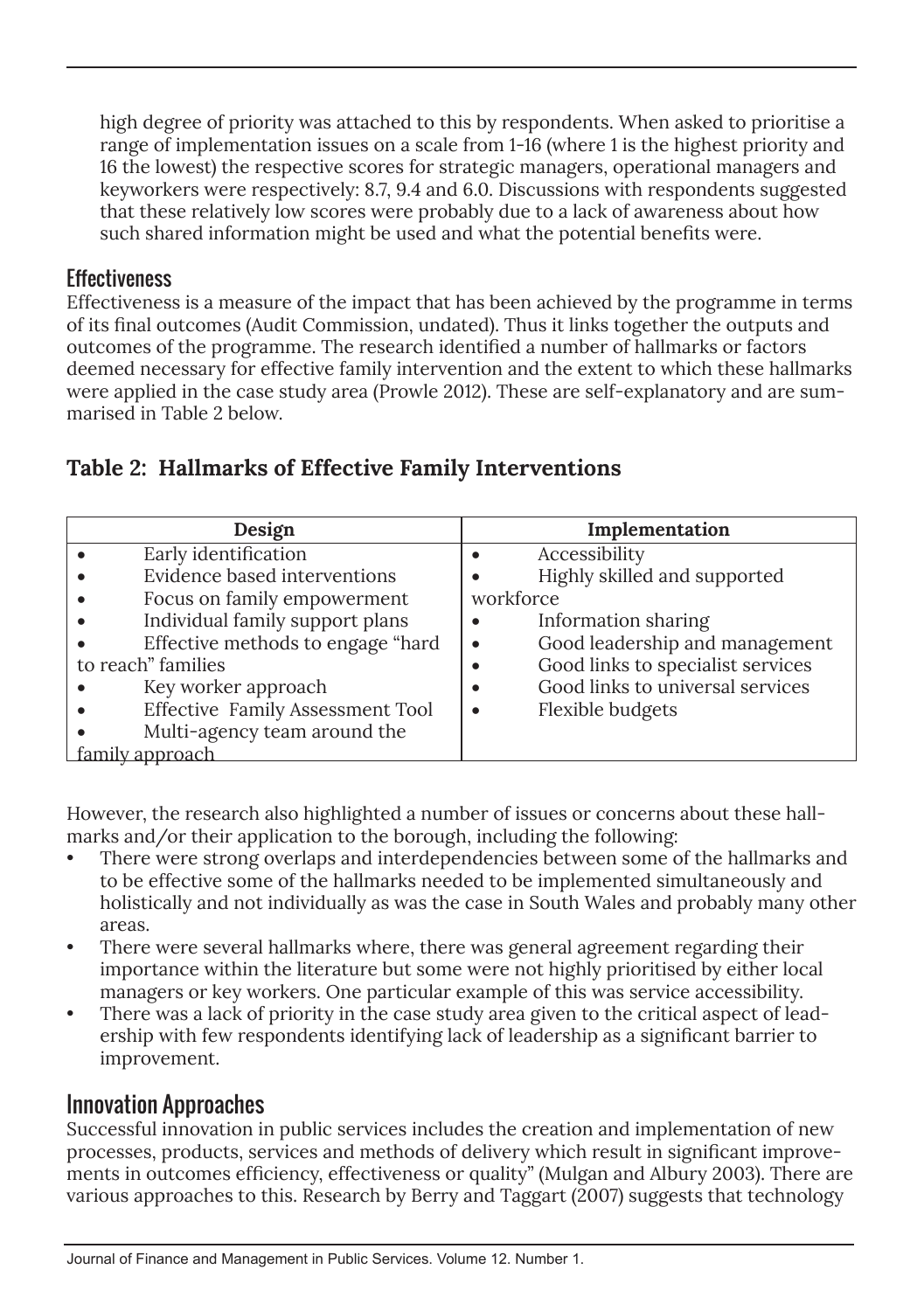has become one of the principal determinants of competition leading to innovation. On the other hand, some authors (Burton 2008) suggest that innovation is achieved through people.

Berry and Berry (1999) argue that diffusion of innovation is driven by a number of drivers: learning, competition, public pressure or mandates from higher levels of authority. However, caution is needed about this. Further research (Walker et al 2011) suggested that while the Berry model is best suited to the analysis of total innovation, it is not as well suited to the analysis of different types of innovation.

Whilst promoting innovation has not traditionally been given high priority in public services, some commentators (Bhatta, 2003; Donahue 2005) point out that, since public organisations touch the interests of so many and are often entrusted with socially important tasks, innovation is crucial to improvement, and that the NHS in particular has given innovation a much higher priority in recent years (DoH 2010).

In relation to family interventions, the following important innovative approaches to service delivery were identified in the research:

- **Early intervention and prevention** Many respondents highlighted early years as a critical opportunity for intervention. Early intervention can prevent the escalation of need and has been highlighted in a number of studies with academic literature confirming that early intervention as a preventative measure is likely to yield better results than later intervention when problems are more entrenched (Parker 1980). The focus groups and interviews both found considerable frustration that intervention was not sufficiently early, and that, in many cases, intervention may have been more successful if delivered earlier. While there was widespread recognition that intervention could and should be earlier and more responsive, a pre-requisite for this is the development of a robust model for early identification and diagnosis which was seen by respondents as critical. One other key difficulty with moving to an early prevention model is the question of how this continues to be resourced, whilst also providing support to families at the high end of the spectrum of need, as funding is required up-front to release savings downstream. The research found that existing funding was insufficient to pump prime this opportunity and fully facilitate a shift to earlier intervention and preventative approaches.
- **• Co-production** co-production is essentially about the design and delivery of public services being shared between the service provider and the recipient. Co-production is not new as most public services now encourage some involvement from service users. What makes this issue topical in the current financial crisis is the expectation that effective user and community involvement may help to improve outputs, service quality and outcomes and reduce costs for local government (Barker 2010). The potential of co-production was identified in the primary research, although the degree of support for this approach varied considerably between interviewees with greater support being found in the third sector than in the statutory sector. Linked to co-production is the idea of co-charging with service users contributing towards the financial cost of service delivery. Some respondents argue that this personal investment (however small) may increase the level of engagement and commitment of the client and thus improve the effectiveness of the service while also generating some financial resources. In the primary research, examples were cited of situations where families did not attend (for example) parenting programmes and some key workers felt that this would not have been the case if there was even a small charge levied for attendance. Opponents of co-charging suggested that it could act as a disincentive to poorer families to engage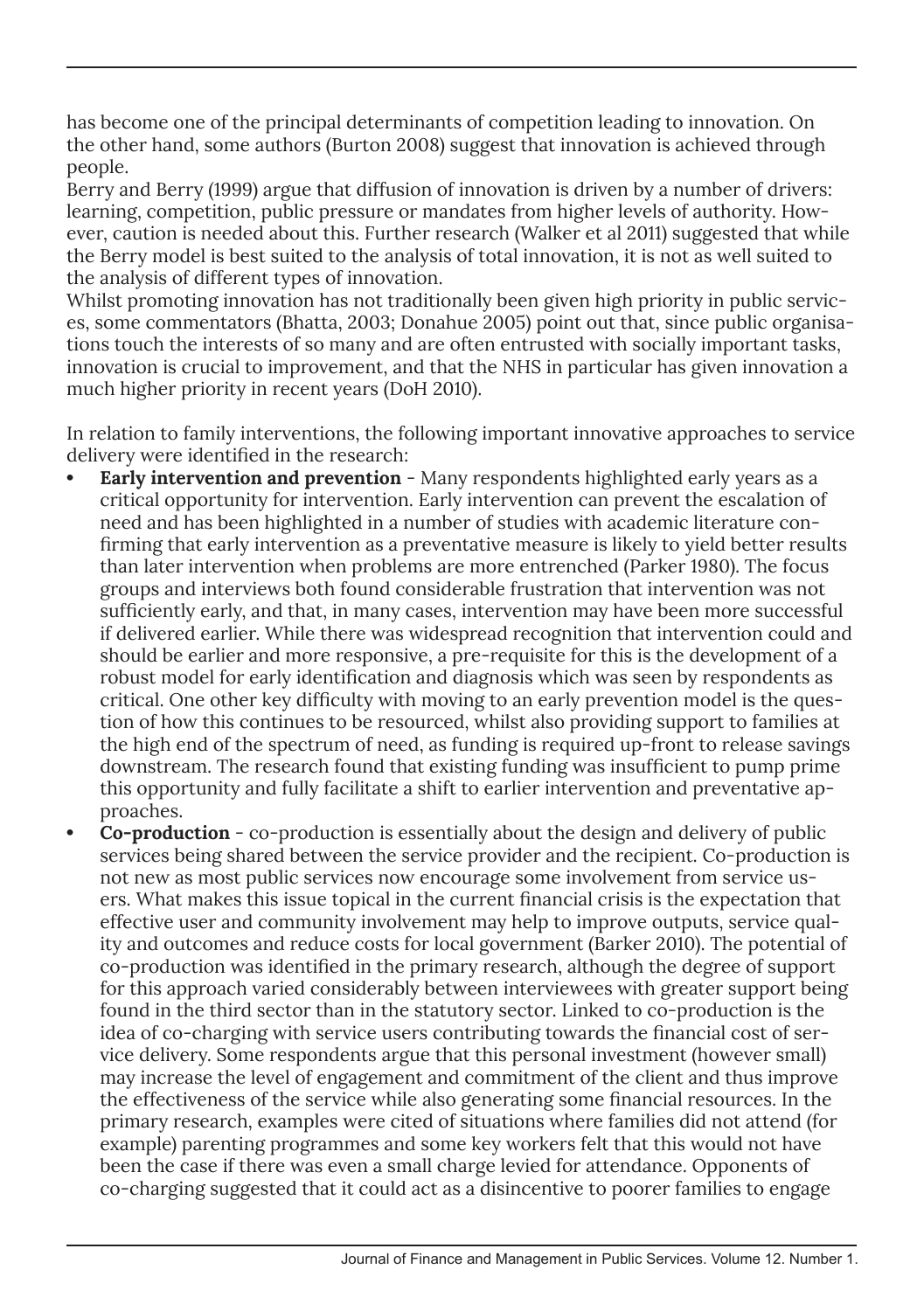in the process at all. One possible response worth exploring in relation to family interventions is the application of self-regulation theory (SRT). This concept is increasingly used within the fields of health and housing and consists of several stages. First, the service user deliberately monitors their own behaviour, and evaluates how this behaviour affects one's outcomes, (e.g. health). If the desired effect is not realised, the user changes personal behaviour. If the desired effect is realised, the user reinforces the effect by continuing the behaviour (Kaslow 1996). In relation to housing, self-regulation is defined as an approach where residents' priorities, views and engagement with relevant processes are at the heart of housing organisations' frameworks for directing, accounting for, monitoring, assessing and modifying their own behaviour and performance'. Thus, it gives tenants a formal role in self-regulation, and gives them power to challenge the organisation and effect change.

Overall, the current academic literature suggests there are a number of key features which need to be in place to promote innovation in the public sector. (Horner et al, 2007):

- leadership and support from the top of the organisation.
- shared responsibility for innovation across the organisation,
- a positive attitude towards risk taking, particularly from central government. Not all innovations will succeed so a tolerance of failure and a learning approach to innovation is essential;
- a climate which encourages experimentation and evaluation, plus a rewards systems that encourages innovation;
- the involvement of people from different backgrounds (rather than a closed shop of service professionals); and
- the provision of adequate resources for innovation. (Horner et al, 2007)

In the light of the above, it was surprising and perhaps unfortunate, that the case study research found that service innovation was not seen as a key priority by respondents. It was a term never mentioned by any of those surveyed or interviewed during the research. Furthermore, as discussed later, some of the key requirements for generating innovation most notably leadership and a positive attitude towards risk taking were not highly rated in the organisation. Thus there were a number of difficulties associated with promoting innovation, including cultural, political and practical barriers that needed to be addressed. Our broader experience leads us to suspect this may be also the case in many other authorities and services.

#### Implications of pursuing these strategic options

Whilst the strategic options identified may provide a valid contribution to managing increased demand for family intervention within a period of austerity, none of them is without potential challenges. The research identified four particular issues to consider:

- The timescales for implementation
- The resource implications associated with each strategic option
- The managerial requirements for successful implementation
- The potential barriers to implementation and overcoming those barriers

The timescales and likely indicative resource implications for each option are illustrated in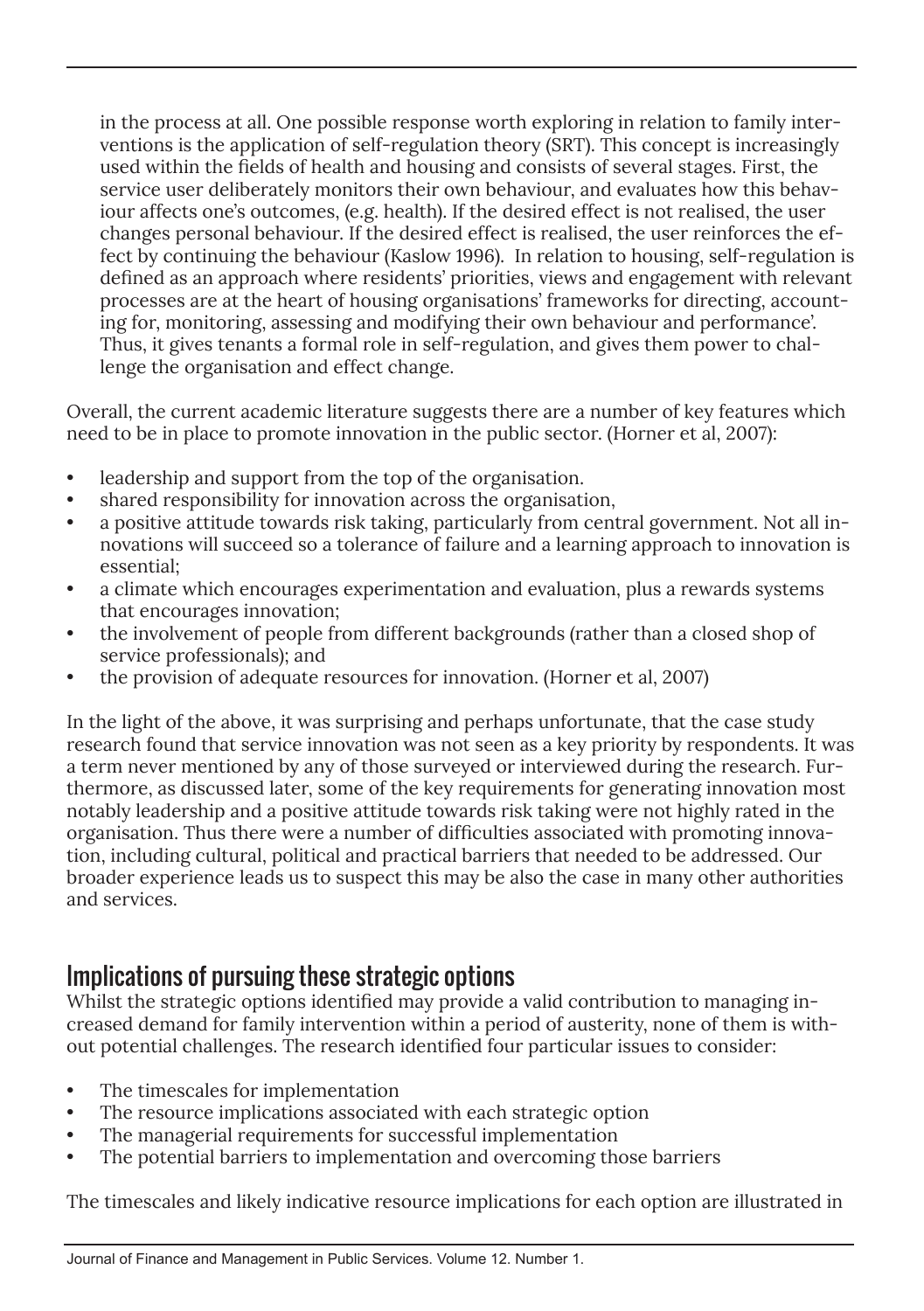Table 3 below together with some explanatory comments. The classification of each option in terms of implementation, timescale and resource requirements represents an initial assessment of what is involved in each case and was based on a range of discussions with key personnel (Prowle 2012).

| Option                       | Implementation<br>timescale | Indicative<br>resource<br>implications | <b>Comments</b>                                                                                                                                                                                                                                                                                                                                                                                                                                                                                                                                                   |
|------------------------------|-----------------------------|----------------------------------------|-------------------------------------------------------------------------------------------------------------------------------------------------------------------------------------------------------------------------------------------------------------------------------------------------------------------------------------------------------------------------------------------------------------------------------------------------------------------------------------------------------------------------------------------------------------------|
| Prioritisation<br>Approaches | Short term                  | Low                                    | would<br>be<br>It<br>relatively<br>easy to develop and implement<br>prioritisation tools.<br>Political and moral issues<br>in relation to how to support<br>families who are disinvested from<br>intervention programmes.                                                                                                                                                                                                                                                                                                                                         |
| Enhancement<br>Approaches    | Medium term                 | Medium                                 | The hallmarks for effective<br>practice are already identified but<br>need further work to fully develop<br>and implement<br>High levels of staff buy-in<br>to co-location of teams but some<br>political issues to be resolved.<br>levels<br>of<br>local<br>Low<br>appreciation of the importance of<br>evidence based models.<br>Significant<br>staff<br>development needs.<br>Fears that there could be<br>negative impacts on quality of<br>service delivery.<br>Potential implications for<br>staff morale.<br>collective<br>Potential<br>bargaining issues. |

#### **Table 3: Timescales and resource implications**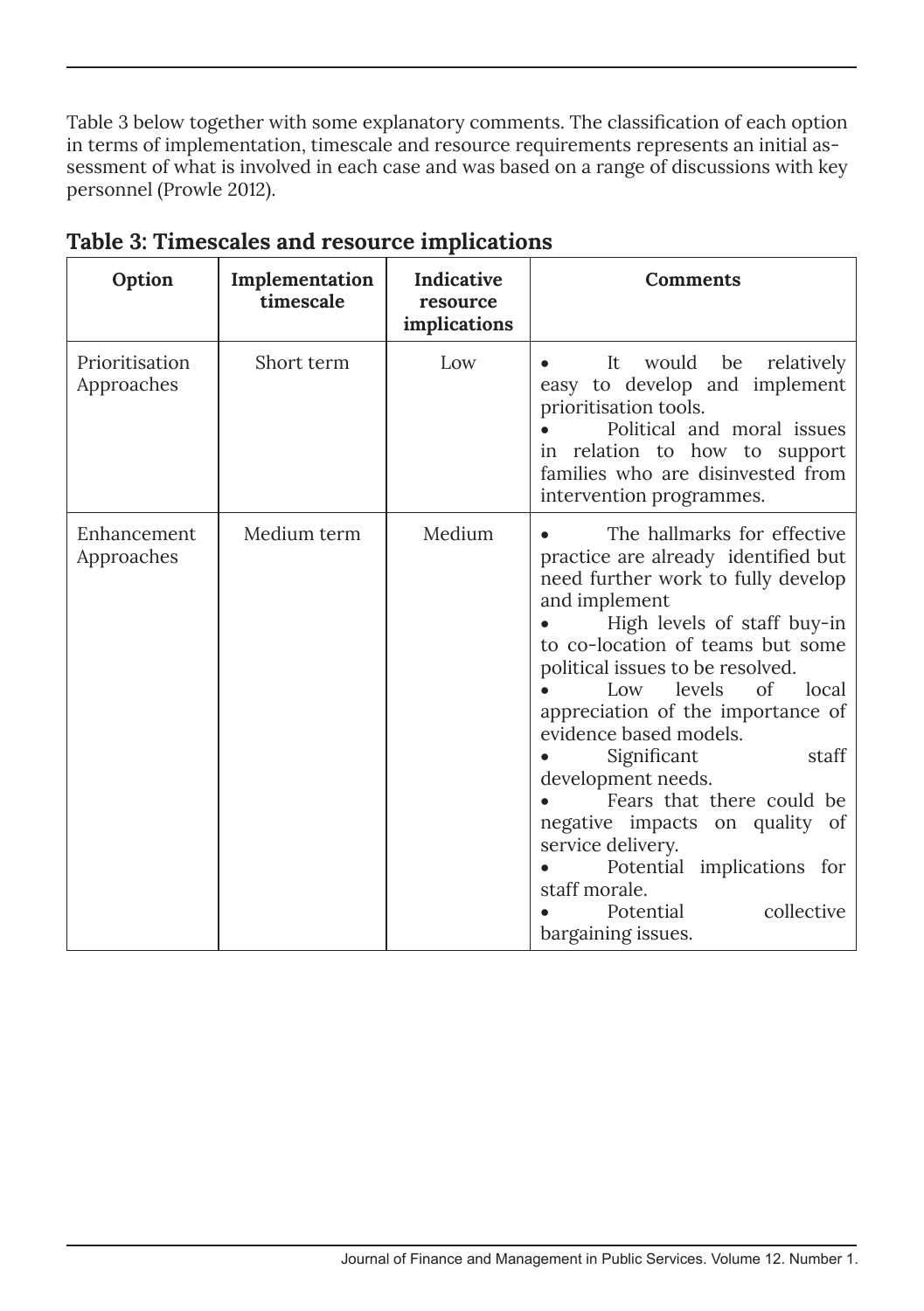| Innovation<br>Approaches | Medium-long<br>term | Median/High | • Workforce development<br>implications are significant<br>• Investment in technology<br>may be required<br>Innovation is a lengthy<br>process and it takes time, leadership<br>and dedicated resource to embed<br>innovation within public sector<br>organisations.<br>There is no simple universal<br>$\bullet$ . The set of $\bullet$<br>formula that can be applied to<br>ensure successful innovation.<br>There may be practical,<br>$\bullet$ and $\bullet$<br>cultural and political factors that<br>inhibit this approach. |
|--------------------------|---------------------|-------------|------------------------------------------------------------------------------------------------------------------------------------------------------------------------------------------------------------------------------------------------------------------------------------------------------------------------------------------------------------------------------------------------------------------------------------------------------------------------------------------------------------------------------------|
|--------------------------|---------------------|-------------|------------------------------------------------------------------------------------------------------------------------------------------------------------------------------------------------------------------------------------------------------------------------------------------------------------------------------------------------------------------------------------------------------------------------------------------------------------------------------------------------------------------------------------|

It can be seen that the timescales and resource requirements of each of the strategic options vary greatly and this must be taken account of when planning a course of action over a period of years.

With regard to the barriers to implementing these options, respondents were asked how important they thought the following barriers were to the successful implementation of the various strategic options and what actions were needed to overcome these barriers. The results were as follows:

|                                      | <b>Strategic</b><br><b>Managers</b>    | Operational<br><b>Managers</b>         | Frontline<br><b>Keyworkers</b>         |
|--------------------------------------|----------------------------------------|----------------------------------------|----------------------------------------|
|                                      | % ranking<br>in top 3 of<br>importance | % ranking<br>in top 3 of<br>importance | % ranking<br>in top 3 of<br>importance |
| Inadequate leadership and management | 13                                     | 14                                     | 5                                      |
| Lack of information sharing          | 31                                     | 21                                     | $\boldsymbol{0}$                       |
| Unwieldy processes                   | 13                                     | 14                                     | 53                                     |
| Unclear objectives                   | 25                                     | 21                                     | 16                                     |
| High levels of need                  | 94                                     | 71                                     | 89                                     |
| Lack of capacity                     | 63                                     | 86                                     | 63                                     |
| Inadequate staff training            | 13                                     | $\Omega$                               | $\mathbf{0}$                           |
| Inadequate funding                   | 44                                     | 43                                     | 63                                     |

**Table 4: Barriers to implementation of strategic options**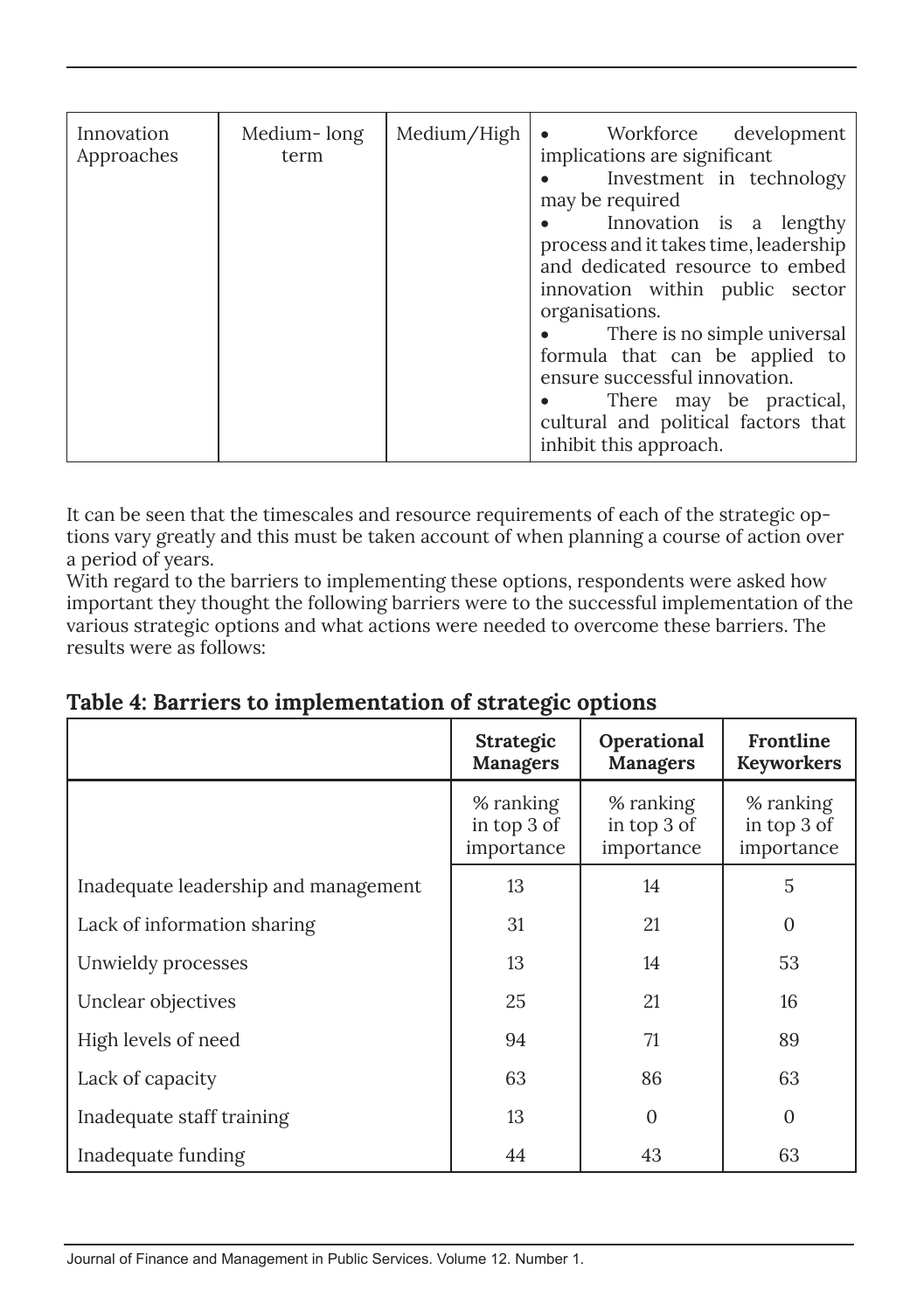|                                                     | <b>Strategic</b><br><b>Managers</b>    | Operational<br><b>Managers</b>         | Frontline<br><b>Keyworkers</b>         |
|-----------------------------------------------------|----------------------------------------|----------------------------------------|----------------------------------------|
|                                                     | % ranking<br>in top 3 of<br>importance | % ranking<br>in top 3 of<br>importance | % ranking<br>in top 3 of<br>importance |
| Address cultural issues in organisations            | 44                                     | 43                                     | 21                                     |
| Integrating practices                               | 69                                     | 79                                     | 53                                     |
| Improving staff development                         | 38                                     | 21                                     | 11                                     |
| Pooling budgets                                     | 50                                     | 43                                     | 42                                     |
| Improving leadership and management<br>arrangements | 19                                     | 36                                     | 5                                      |
| Allocating further funding                          | 63                                     | 21                                     | 74                                     |
| Developing shared information systems               | 19                                     | 21                                     | 47                                     |

#### **Table 5: Actions needed to overcome barriers**

A number of observations can be made about these findings. Effective leadership and management would usually be considered a key requirement for the implementation of strategic change in organisations. It has been described as the "process of social influence in which one person can enlist the aid and support of others in the accomplishment of a common task". (Chemers M. 1997). However, family interventions involve multi-agency partnerships and Liddle (2010) has explored the role of leadership within complex multiagency contexts, often fraught with "ill-defined, networked, collaborative domains with imprecise boundaries and role ambiguity". Table 3 indicates that inadequate leadership was not ranked highly by respondents as a barrier to the implementation of the strategic options and table 4 suggests it is not seen as a key action in overcoming such barriers. These findings are surprising, not least because they contradict critical reports from external parties about the organisation. Hence, it appears that significant effort is required to develop and embed a 'leadership' culture and also to equip managers to lead effectively, within their complex and challenging environment.

Secondly, training and workforce development. Both academic and policy literature recognises that continuous workforce development is essential to support the delivery of effective family interventions. In the research, workforce development was not seen as one of the major barriers to implementation nor was it seen as a key action. This could be because the workforce development which has already been implemented was regarded as being sufficient. In particular, keyworkers were highly complimentary about the emphasis placed on workforce development referring in positive terms to the support they received through the keyworker forum, regular supervision sessions, extensive training and newly introduced induction programmes and a new caseload management system. However, with reducing resources, this focus could be compromised and the research has suggested that it may be essential to continue to prioritise workforce development as a means of ensuring effective family intervention.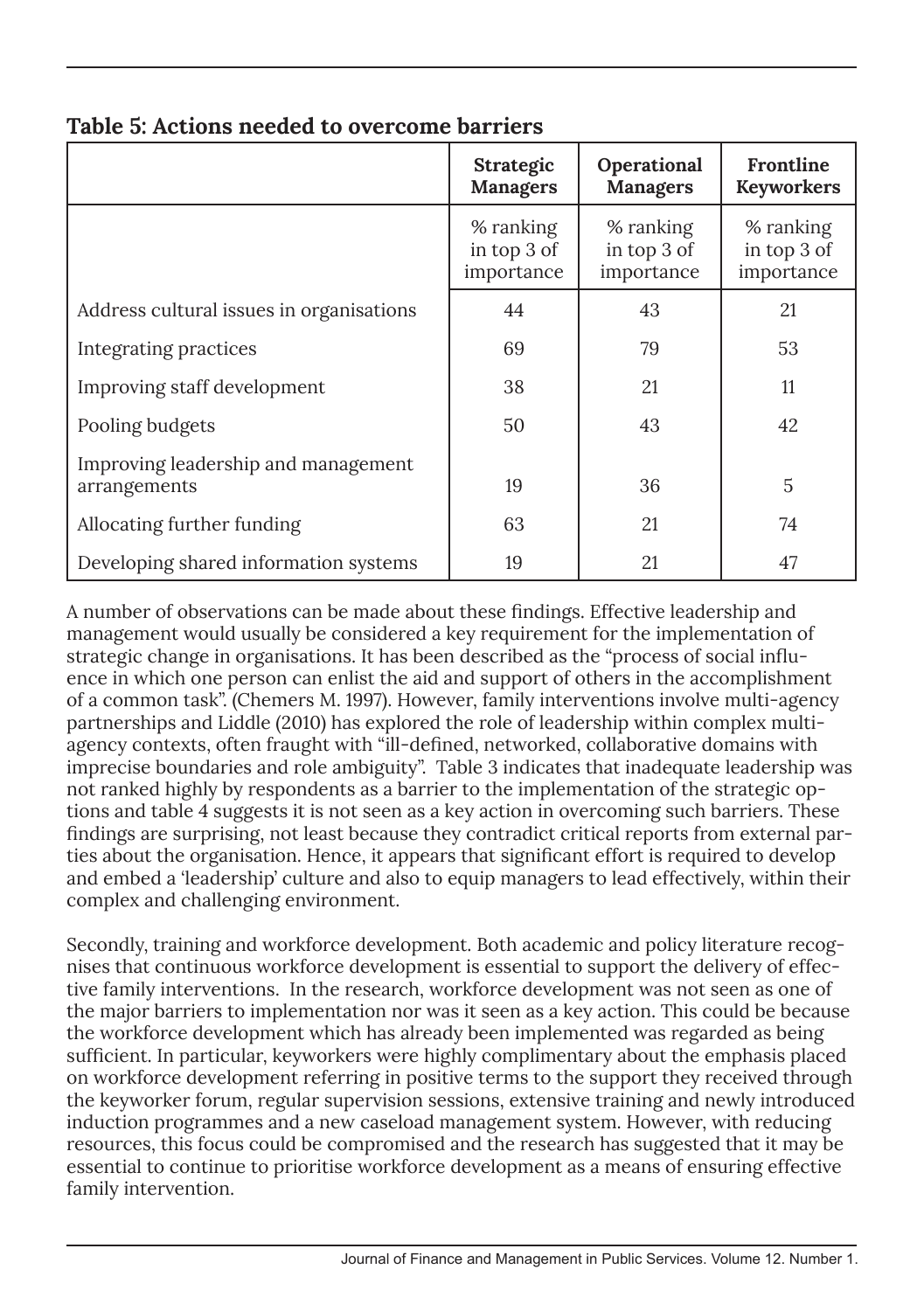Thirdly, a number of the concerns expressed by respondents suggest a need for substantial organisational change. There is strong support for the need to better integrate practices between different professionals and a view that there is an urgent need to address cultural issues in organisations. Family interventions, as opposed to individual interventions, are a relatively new area and as such the development and implementation of these services inevitably involves significant organisational change. Change management is an organisational process aimed at empowering employees to accept and embrace changes in their current organisational environment. However, evidence suggests that despite the high levels of effort and resource committed to change management, most organisational change efforts fail (Stanleigh, 2008). In the circumstances it is important therefore to consider and address the barriers to effective change management, including self-interest, low trust and low tolerance to change. This will be crucial to effectively managing the changes required to implement effective family interventions both in the borough and further afield. The primary research indicated that, historically, the changes needed to deliver improved family interventions in the case study area, were well-managed with significant buy-in from staff at all levels. This view was supported by a representative of the Welsh Government who commented that, in their view, the partnership was "ahead of the game" since many of the required changes had already been implemented. This suggests that this particular partnership may have a firm foundation for future developments.

#### **Conclusions**

It is evident that the numbers and needs of troubled families are rising and are predicted to rise further, generating increasing demand for family interventions at a time when resources are diminishing. Managing this tension at local and national levels will be a key priority for commissioners of services. This research outlines a number of possible strategic options which could be considered as means for reducing these tensions, as well as the managerial implications involved. However, all of these options have a different range of implications for organisations and there is a clear need for a strategy within children's partnerships to address the tensions involved.

The options identified and discussed above have been considered in the context of family interventions in a single Welsh local authority area. However, there are other areas and other public services facing similar characteristics in a time of austerity, of increasing demand and declining resources. In practice it is also necessary to consider the impacts and interdependencies of any implementation options on other public services within the local area. Our preliminary consideration suggests that these options may have potential for applications in Health Services, Adult Social Care, Consumer Protection and Welfare Services. Further work is however needed to establish the degree of relevance and potential importance of the options discussed above to different services and localities. They could however provide a starting point for informing and developing more robust local strategies for tackling the increased challenges ahead.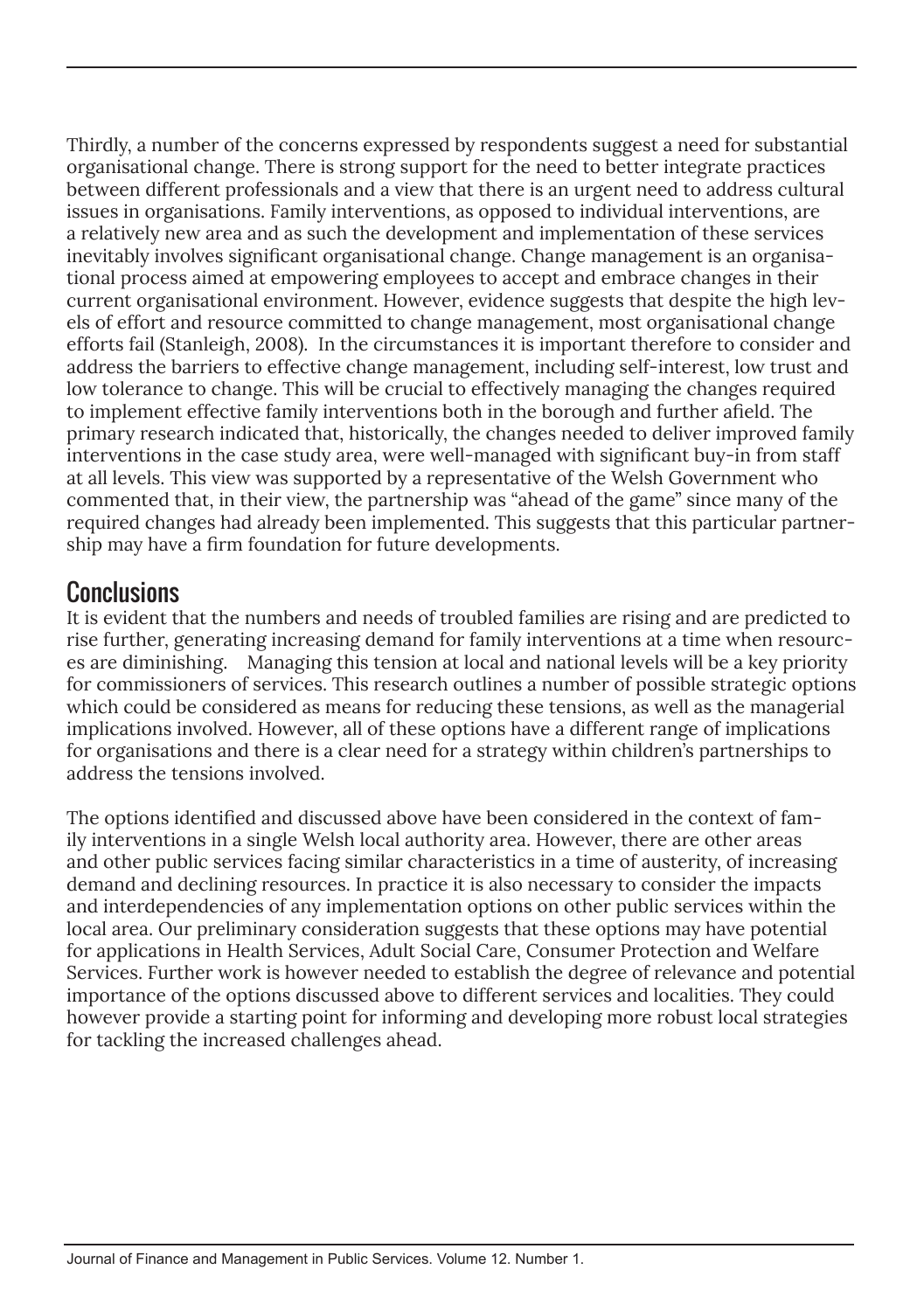#### References

Audit Commission (undated), "Challenging public bodies to deliver better value for money", http://www.audit-commission.gov.uk/aboutus/strategicobjectives/challengingpublicbodies/Pages/Default.aspx

Barker , A. (2010), "Co-Production of Local Public Services", Improvement and Development Agency (IDeA) January 2010

BBC (2012), Jeremy Heywood: Cuts may last until 2020, http://www.bbc.co.uk/news/ukpolitics-18528945

Berry, F.S and Berry, W., (1999). Innovation and Diffusion Models in Policy Research., In Theories of the Policy Process, edited by P. A. Sabatier, Boulder, Colorado: Westview.

Berry, M.J. and Taggart, R.H., (2007), Managing technology and innovation: a review, R&D Management, Volume 24, Issue 4,

Bhatta, G. (2003), "Don't just do something, stand there! - Revisiting the Issue of Risks in Innovation in the Public Sector", The Innovation Journal

Brown G (2009) Labour Party Conference Brighton 29 Sept 2009 available at http://www. guardian.co.uk/politics/2009/sep/29/gordon-brown-labour-conference-speech-in-full

Burton, M. (ed), (2008). Innovation through people, SOLACE Foundation

Cabinet Office (2010), "State Of The Nation Report: Poverty, Worklessness And Welfare Dependency in the UK" www.marmotreview.org/Cabinet

Cameron, D., (2011), Speech made by the Prime Minister at Oxford on 14 August 2011

Chemers, M. (1997), "An integrative theory of leadership" Lawrence Erlbaum Associates, Publishers

Centre for Social Justice, (2011) "Mental Health: Poverty, Ethnicity and Family Breakdown", Interim Policy Briefing February 2011, Centre for Social Justice, London

Conger et al, (2000) "The role of economic pressure in the lives of parents and their adolescents: The Family Stress Model". Pp. 201-223 in L. J. Crockett and R.J. Silbereisen (Eds.), "Negotiating adolescence in times of social change", (2000), Cambridge University Press, Cambridge

DCLG, (2006), "Review of local government efficiency", Office for Public Management

DCLG (2011) Troubled Families unit available at http://www.communities.gov.uk/communities/troubledfamilies/

DoH (2010) The NHS quality, innovation, productivity and prevention challenge: an introduction for clinicians available at http://www.dh.gov.uk/en/Publicationsandstatistics/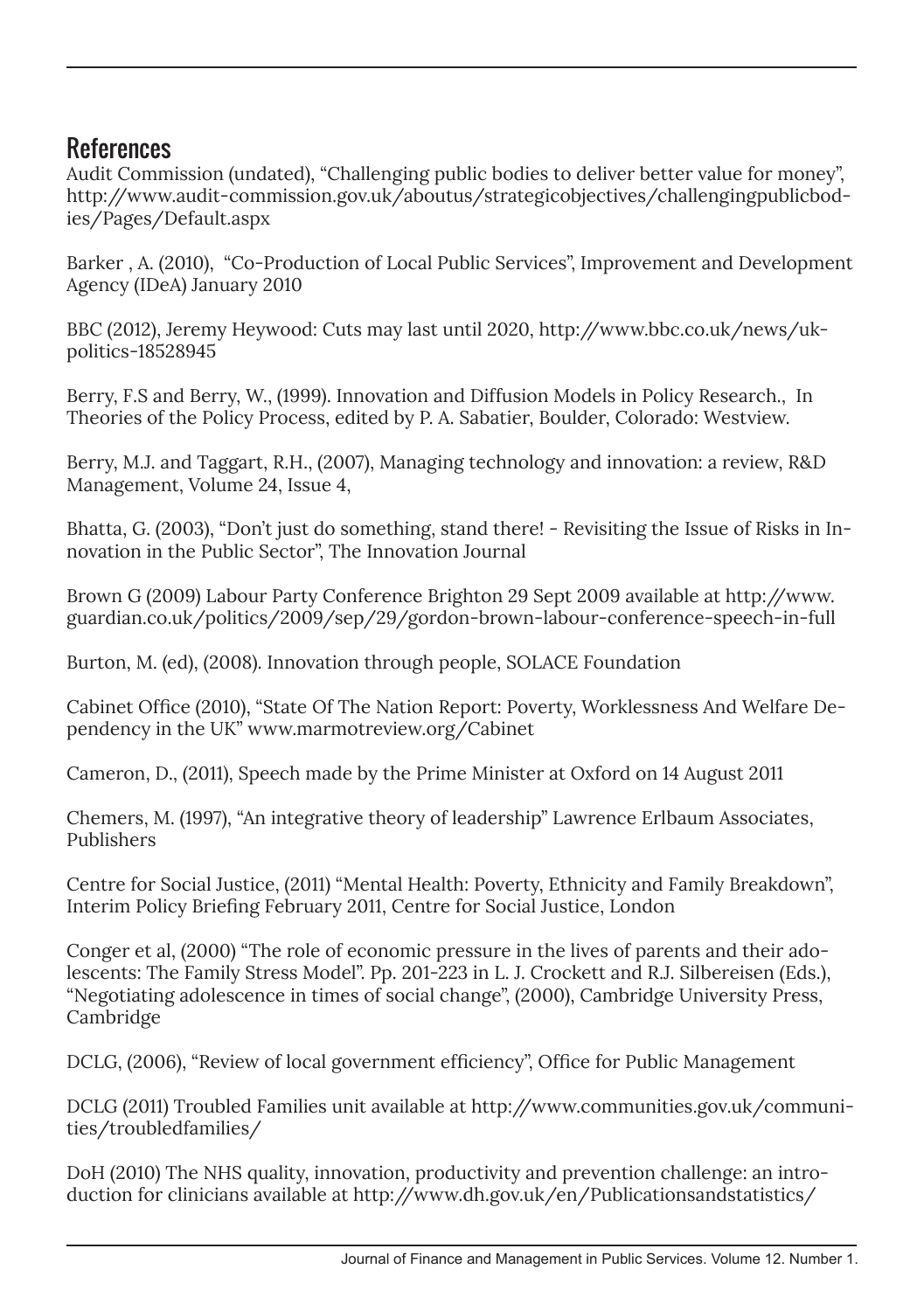Publications/PublicationsPolicyAndGuidance/DH\_113809

Donahue J D (2005), "Dynamics of Diffusion: Conceptions of American Federalism and Public-Sector Innovation", Ash Institute of Democratic Governance and Innovation. Kennedy School of Government Harvard University available at http://www.innovations.harvard. edu/showdoc.html?id=6771

Dunleavy, P, Rainford, P and Tinkler, J (2011) Innovating out of austerity in local government: a SWOT analysis. London School of Economics and Political Science, London, UK

Farmer S (1989), "Adult Children of Abusive Parents", Ballantine Books New York

Fothergill, S. and Beatty, C., (2010)"Tackling Worklessness in Wales", The Centre for Regional Economic and Social Research (CRESR) www.shu.ac.uk/cresr

Hastings, A., Bramley, G. and Bailey, N. (2012), Serving Deprived Communities in a Recession, Joseph Rowntree Foundation

HM Treasury (2011) Chancellors Autumn Statement (Cmnd 8231)

Horner , L ; Fauth, R. and Mahdon, M (2007) "Creating public value: Case studies", The Work Foundation, London

Kaslow, F.W. (1996) "Handbook of Relational Diagnosis and Dysfunctional Family Patterns", John Wiley & Sons, Oxford.

Latham, R. and Prowle, M.J., (2012), "Public Services and Financial Austerity: Getting out of the hole", Palgrave Macmillan, chapter 2

Liddle, J. (2010), "Twenty-first-century public leadership within complex governance systems: some reflections", Policy & Politics vol 38 no 4 p 657-63

Limbrick, P. (2007), "The Foundations of the Team around the Child ( TAC)", Interconnections, Worcester

Mckeown, K. (2000) "A guide to what works in family support services for vulnerable families", ww.dohc.ie/publications/family\_support\_services\_for\_vulnerable\_families.html

McLloyd, V.C. (1998), "Socioeconomic disadvantage and child development. American Psychologist, 53, 185-204, 1998.

MoENZ (2010), "Statement of Intent by the Ministry of Education, New Zealand", available at http://www.minedu.govt.nz/~/media/MinEdu/Files/TheMinistry/2010StatementOfInte nt.pdf

Mulgan, G. and Albury, D. (2003), " Innovation in the Public Sector", Strategy Unit, Cabinet Office, October 2003

Neuharth D (1998), "If You Had Controlling Parents", Harper Collins New York